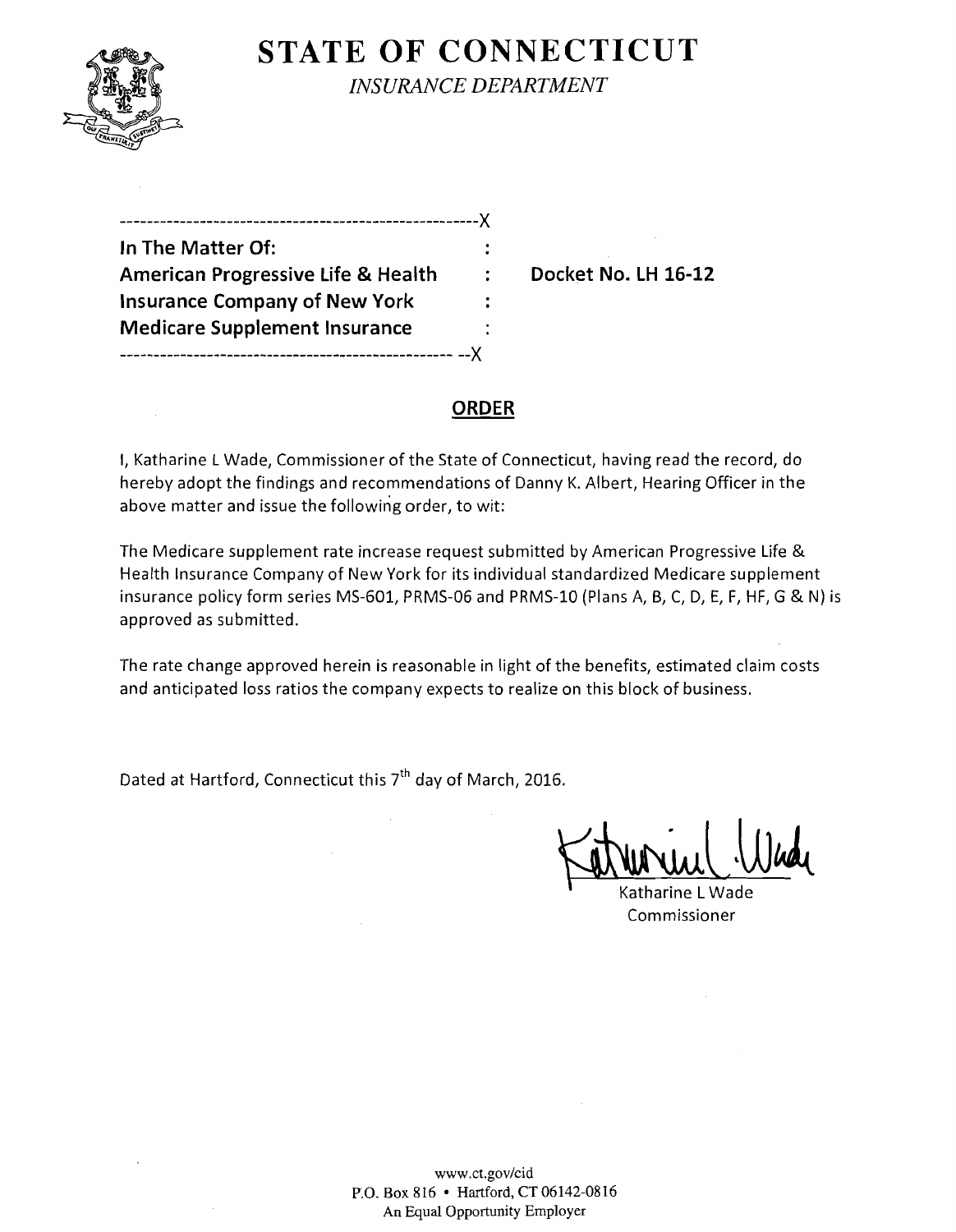# **STATE OF CONNECTICUT**

*INSURANCE DEPARTMENT* 

| In The Matter Of:                             |   |
|-----------------------------------------------|---|
| <b>American Progressive Life &amp; Health</b> | ÷ |
| <b>Insurance Company of New York</b>          |   |
| <b>Medicare Supplement Insurance</b>          |   |
|                                               |   |

**Docket No. LH 16-12** 

# **PROPOSED FINAL DECISION**

# **1. INTRODUCTION**

The Insurance Commissioner of the State of Connecticut is empowered to review rates charged for individual and group Medicare supplement policies sold to any resident of this State who is eligible for Medicare. The source for this regulatory authority is contained in Chapter 700c and Section 38a-495a of the Connecticut General Statutes.

After due notice, a hearing was held at the Insurance Department in Hartford on Thursday, February 25, 2016, to consider whether or not the rate increase requested by American Progressive Life & Health Insurance Company of New York on its individual Standardized Medicare supplement business should be approved.

No members from the general public attended the hearing.

No Company representatives from American Progressive Life & Health Insurance Company of New York attended the hearing.

The hearing was conducted in accordance with the requirements of Section 38a-474, Connecticut General Statutes, the Uniform Administrative Procedures Act, Chapter 54 of Section 38a-8-1 et seq. of the Regulations of Connecticut State Agencies.

A Medicare supplement (or Medigap) policy is a private health insurance policy sold on an individual or group basis, which provides benefits that are additional to the benefits provided by Medicare. For many years Medicare supplement policies have been highly regulated under both state and federal law to protect the interests of persons eligible for Medicare who depend on these policies to provide additional coverage for the costs of health care.

Effective December 1, 200S, Connecticut amended its program of standardized Medicare supplement policies in accordance with Section 38a-496a of the Connecticut General Statutes,

> www.ct.gov/cid P.O. Box 816 • Hartford, CT 06142-0816 An Equal Opportunity Employer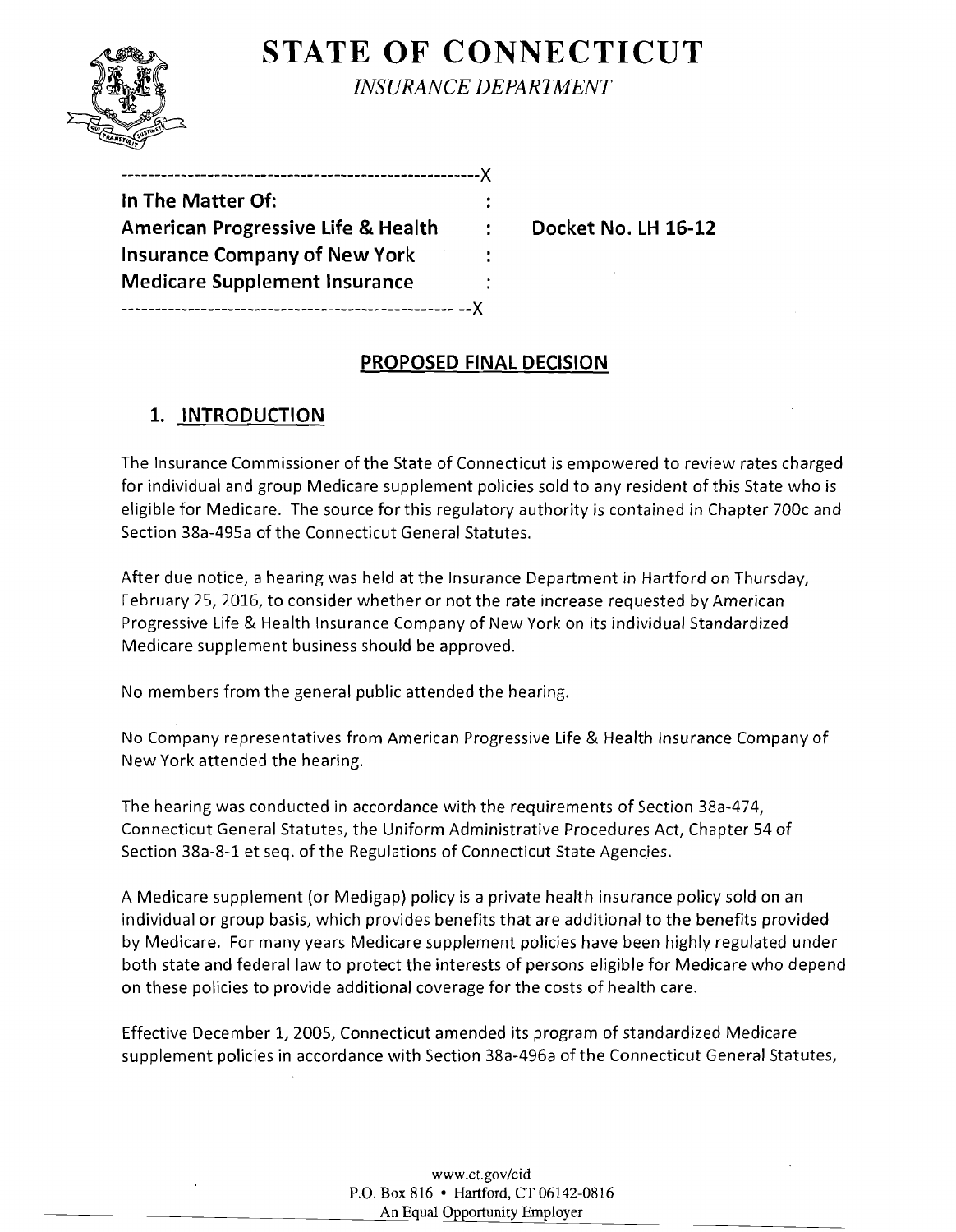and Sections 38a-495a-1 through 38a-495a-21 of the Regulations of Connecticut Agencies. This program, which conforms to federal requirements, provides that all "core" package of benefits known as Plan A. Insurers may also offer anyone or more of eleven other plans (Plans B through N).

Effective January 1, 2006, in accordance with Section 38a-495c of the Connecticut General Statutes (as amended by Public Act 05-20) premiums for all Medicare supplement policies in the state must use community rating. Rates for Plans A through N must be computed without regard to age, gender, previous claims history or the medical condition of any person covered by a Medicare supplement policy or certificate.

The statute provides that coverage under Plans A through N may not be denied on the basis of age, gender, previous claims history or the medical condition of any covered person. Insurers may exclude benefits for losses incurred within six months from the effective date of coverage based on a pre-existing condition.

Effective October 1, 1998, carriers that offer Plan B or Plan C must make these plans as well as Plan A, available to all persons eligible for Medicare by reason of disability.

Insurers must also make the necessary arrangements to receive notice of all claims paid by Medicare for their insureds so that supplement benefits can be computed and paid without requiring insureds to file claim forms for such benefits. This process of direct notice and automatic claims payment is commonly referred to as "piggybacking" or "crossover",

Sections 38a-495 and 38a-522 of the Connecticut General Statutes, and Section 38a-495a-10 of the Regulations of Connecticut Agencies, state that individiaul and group Medicare supplement policies must have anticipated loss ratios of 65% and 75%, respectively. Under Sections 38a-495-7 and 38a-495a-10 of the Regulations of Connecticut Agencies, filings for rate increases must demonstrate that actual and expected losses in relation to premiums meet these standards, and anticipated loss ratios for the entire future period for which the requested premiums are calculated to provide coverage must be expected to equal or exceed the appropriate loss ratio standard.

Section 38a-473 of the Connecticut General Statutes provides that no insurer may incorporate in its rates for Medicare supplement policies factors for expenses that exceed 150% of the average expense ratio for that insurer's entire written premium for all lines of health insurance for the previous calendar year.

## II. **FINDING OF FACT**

After reviewing the exhibits entered into the record of this proceeding, and utilizing the experience, technical competence and specialized knowledge of the Insurance Department, the undersigned makes the following findings of fact: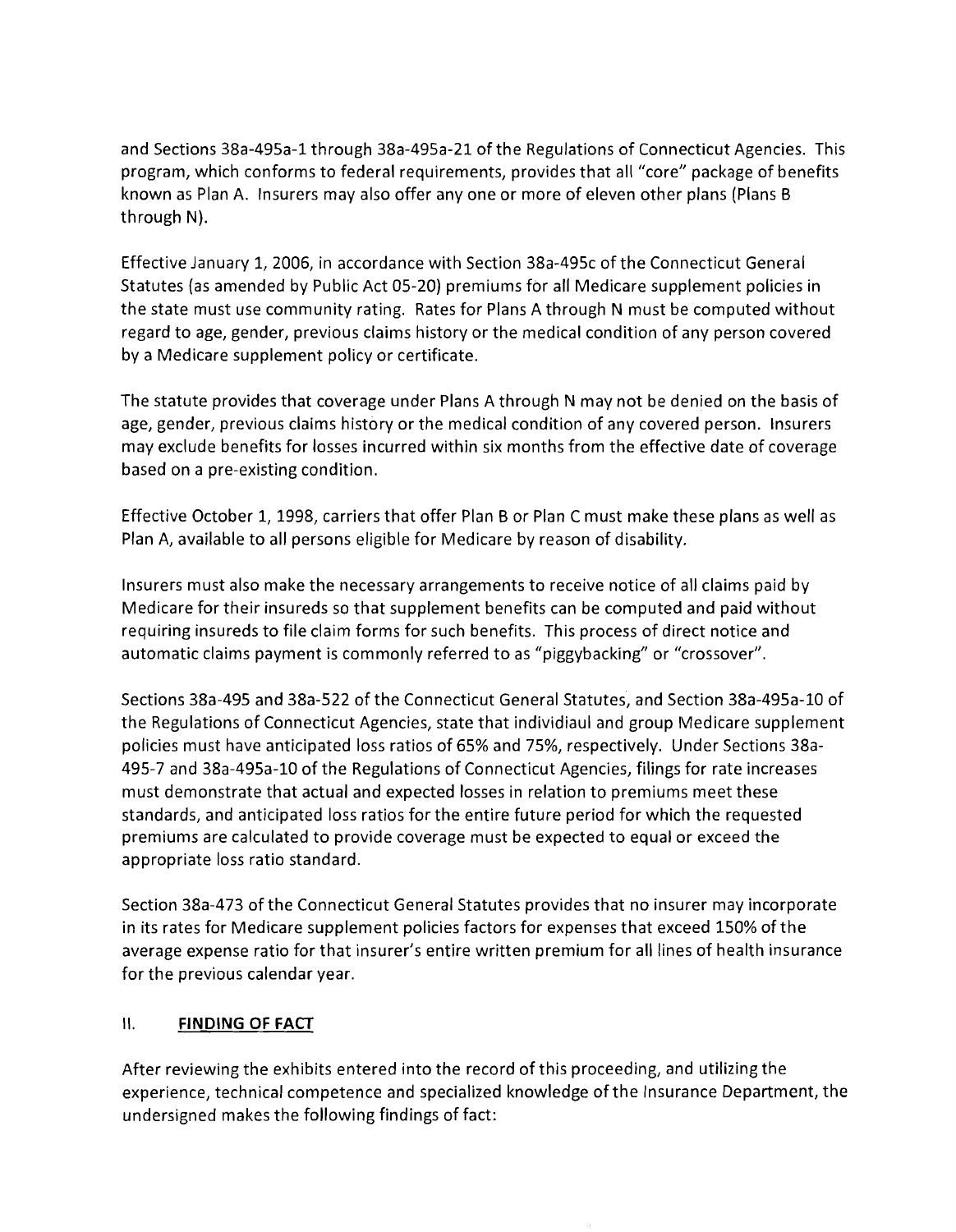1. American Progressive Life & Health Insurance Company of New York requested the following rate increase for its individual standardized Medicare supplement form MS-601, PRMS-06 and PRMS-l0 in the State of Connecticut:

| Plan   | Increase |
|--------|----------|
| А      | 6.0%     |
| B      | 6.0%     |
| C      | 7.0%     |
| D      | 6.0%     |
| Ė      | 6.0%     |
| F      | 7.0%     |
| High F | 6.0%     |
| G      | 6.0%     |
| N      | 6.0%     |

- 2. There was 139 policies in-force in Connecticut and 4,233 nationwide as of 9/30/15.
- 3. The most recent approved rate increase was 6.0%, with an effective date of *4/23115,* for all plans.
- 4. American Progressive certified that their expense factor is in compliance with section 38a-473, e.G.S.
- 5. American Progressive has conformed to subsection (e) of section 38a-495c, C.G.S. regarding the automatic claim processing.
- 6. According to American Progressive the proposed rates are designed to satisfy the Connecticut statutory loss ratio of 65%.
- 7. The loss ratios on a nationwide basis for 2014, 2015 (through September 30) and inceptionto-date, by Plan, are as follows:

| Plan       | 2014   | 2015   | Inception |
|------------|--------|--------|-----------|
| Α          | 60.2%  | 67.3%  | 66.7%     |
| В          | 59.1%  | 65.6%  | 68.1%     |
| C          | 58.4%  | 65.4%  | 71.4%     |
| D          | 72.5%  | 81.3%  | 75.2%     |
| E          | 79.6%  | 61.0%  | 69.8%     |
| F          | 71.2%  | 80.8%  | 66.7%     |
| High Ded F | 617.7% | 118.9% | 58.7%     |
| G          | 72.3%  | 70.6%  | 75.5%     |
| Ν          | 88.8%  | 88.0%  | 109.5%    |